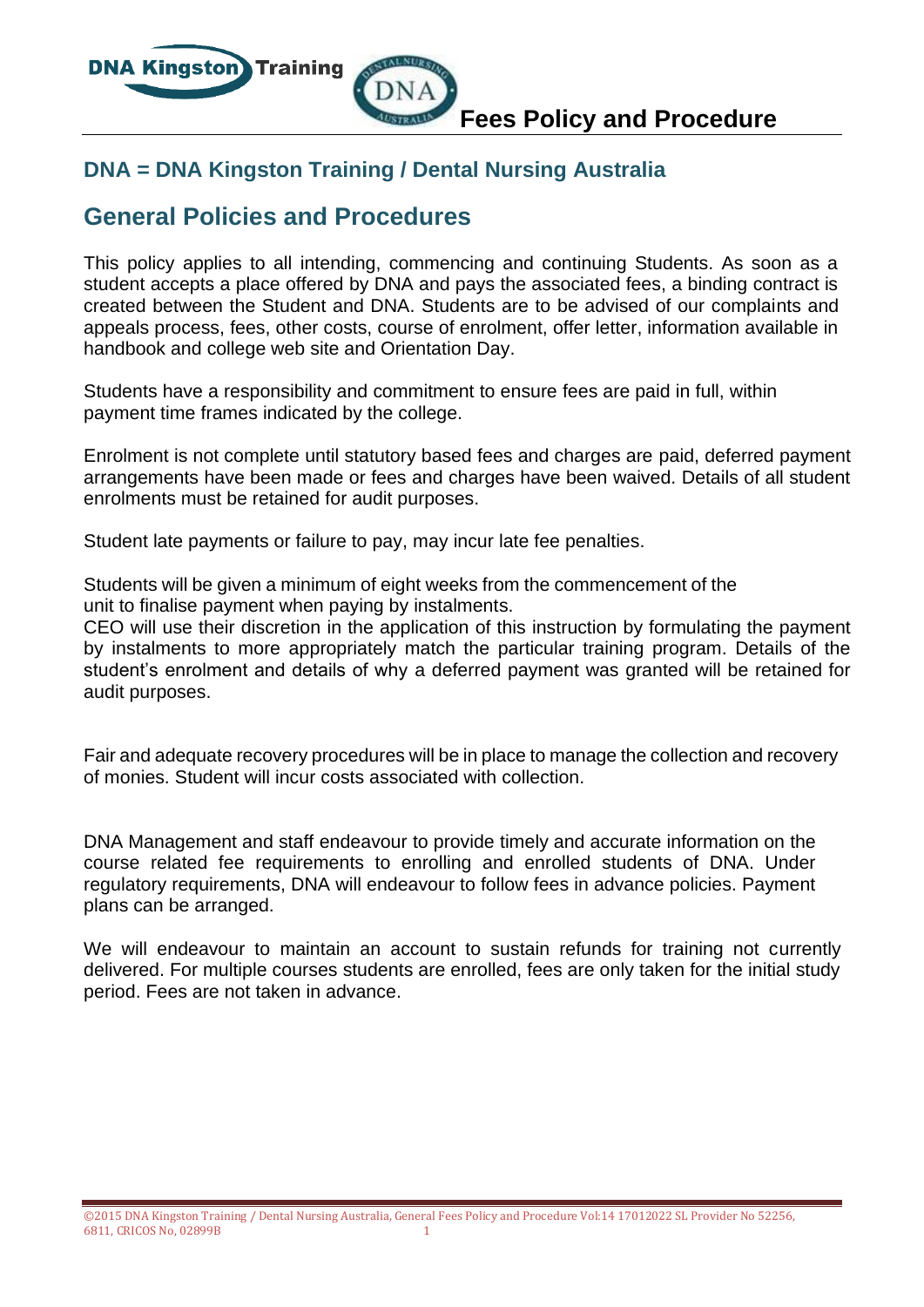**DNA Kingston** Training

## **Fees Policy and Procedure**

# **The Manager shall:**

- 1. Ensure that all information contained in marketing and advertising that relates to course fees are accurate and relevant to current fee policy, and that students are provided with 30 days' notice prior to any course fee changes.
- 2. Review course fees and procedures annually.
- 3. On receiving an enquiry or written application from a student, the Manager will provide advice concerning course fees, refunds, provide the enrolled or enrolling student with information relating to and access to the refund policy and procedures. Further information regarding refunds is available on the college web site and student handbook.
- 4. On receiving an enquiry or written application from a student regarding refunds or fees, the Manager will advise DNA management team and CEO of the pending application. Applications will be assessed in accordance with the Refund Policy and a case-by-case basis.
- 5. Review and assessment of procedures will be carried out and documented for future improvement and efficiency.

## **Guidelines**

The student's offer letter will detail all tuition fees and costs associated with the course. Additional charges to the tuition fee may apply for Resource fee and books, modules, uniforms, resources, tools, safety equipment and materials. The items required vary between programmes.

Students enrolling in a course are charged according to the same fee structure regardless of mode of delivery. This may include face to face, blended delivery, flexible delivery, workplace learning, online learning, RPL, correspondence, and on the job – private Traineeship arrangements.

Fees are applicable from the start date of the course/ module/ unit of competency in which the student is enrolled.

USI numbers and ID are required from all students on enrolment of all programmes.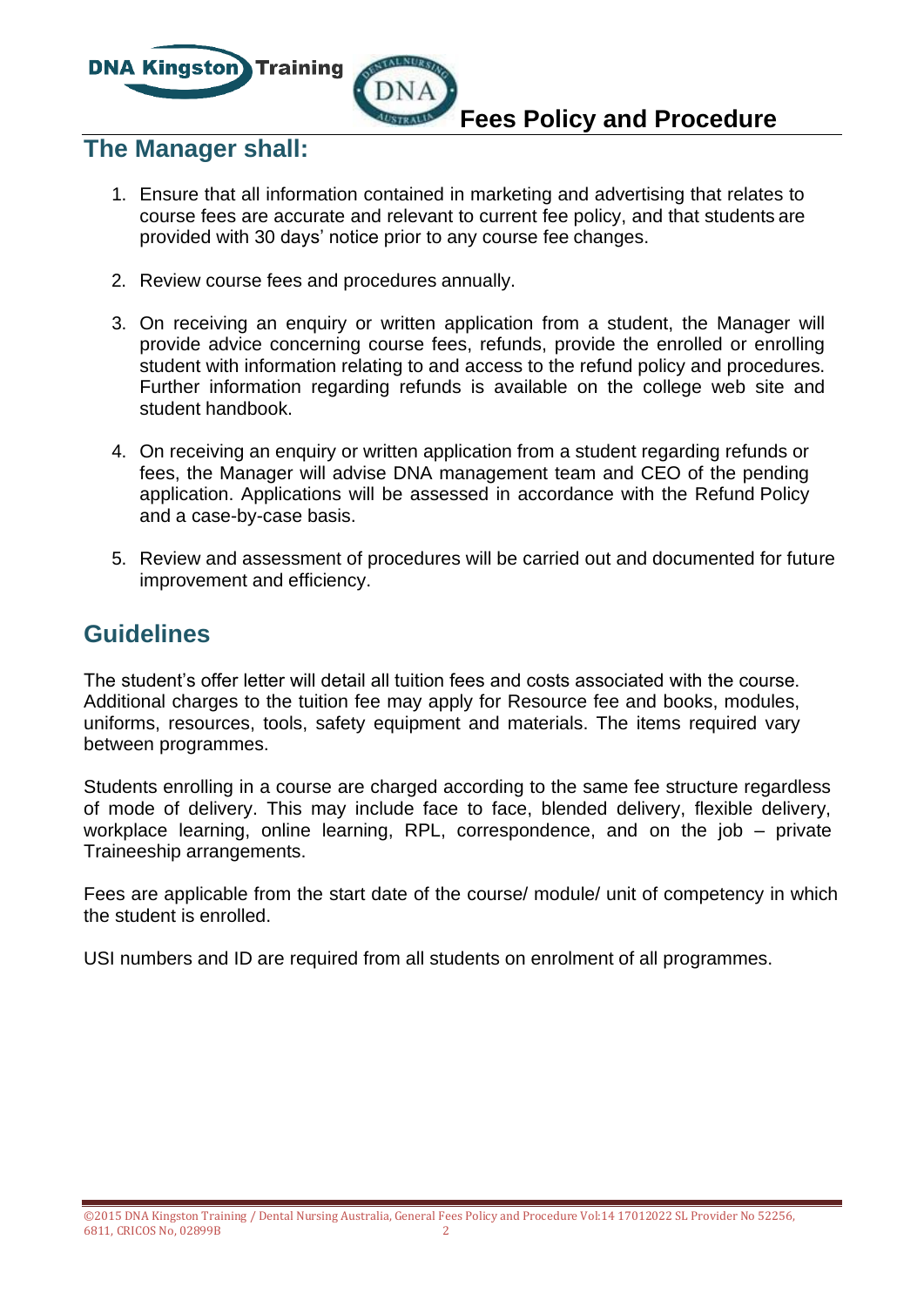Training

## **Fees Policy and Procedure**

To ensure consistency, adjustments will not be made to fees to reflect variations in timetabling, lecturers or instance where students complete a course qualification / module / unit in less time than specified in the course outline. Additional charges may be incurred for students that require additional tuition outside the training plan schedule.

Student who require additional training and support due to poor attendance throughout the year and poor commitment to learning may incur additional cost for training outside the training plan schedule. Additional fee calculated on a case by case basis.

Students with English as a Second Language or those Students that require additional support due to unusual circumstances are provided additional day and or hours for training, covered in the fees. Formal arrangement to attend these days to be arranged with Lecturing team and placed in Student individual Training Plan for the term.

Students who have outstanding fees at completion of their studies will not be issued with Certificate or Results until full payment received.

Scholarship arrangements are established on occasion at DNA. These students will have adjusted fees in writing, according to the Scholarship structure and arrangements.

Students who have difficulties with payments can discuss payments with the College Manager. Special arrangements may be engaged to assist students, through administration. Late fees generally apply, though can be waivered at the discretion of the College Manager.

All students are committed by contract and obliged to pay fees on time and in full. For students under 18 years, guardians will be contacted when fees are in default.

Should default occur on payment, fair and equitable recovery procedures will be utilised to manage the collection and recovery of monies. After three warning, registered debt collectors will be enforced. Students will be responsible to pay any additional charges levied against their debt by the debt collector company.

Students wishing to attain refunds are reminded to refer to the Refund Policy on the college web site or student handbook. Students are reminded that a request for withdrawal is required in writing within 20 days of withdrawing. Students who wish to cancel, defer or suspend studies should refer to college policy and procedures on the college web site or student handbook.

All fee issues and complaints will be addressed with the CEO.

Student accounts are archived for 5 years.

**DNA Kingston**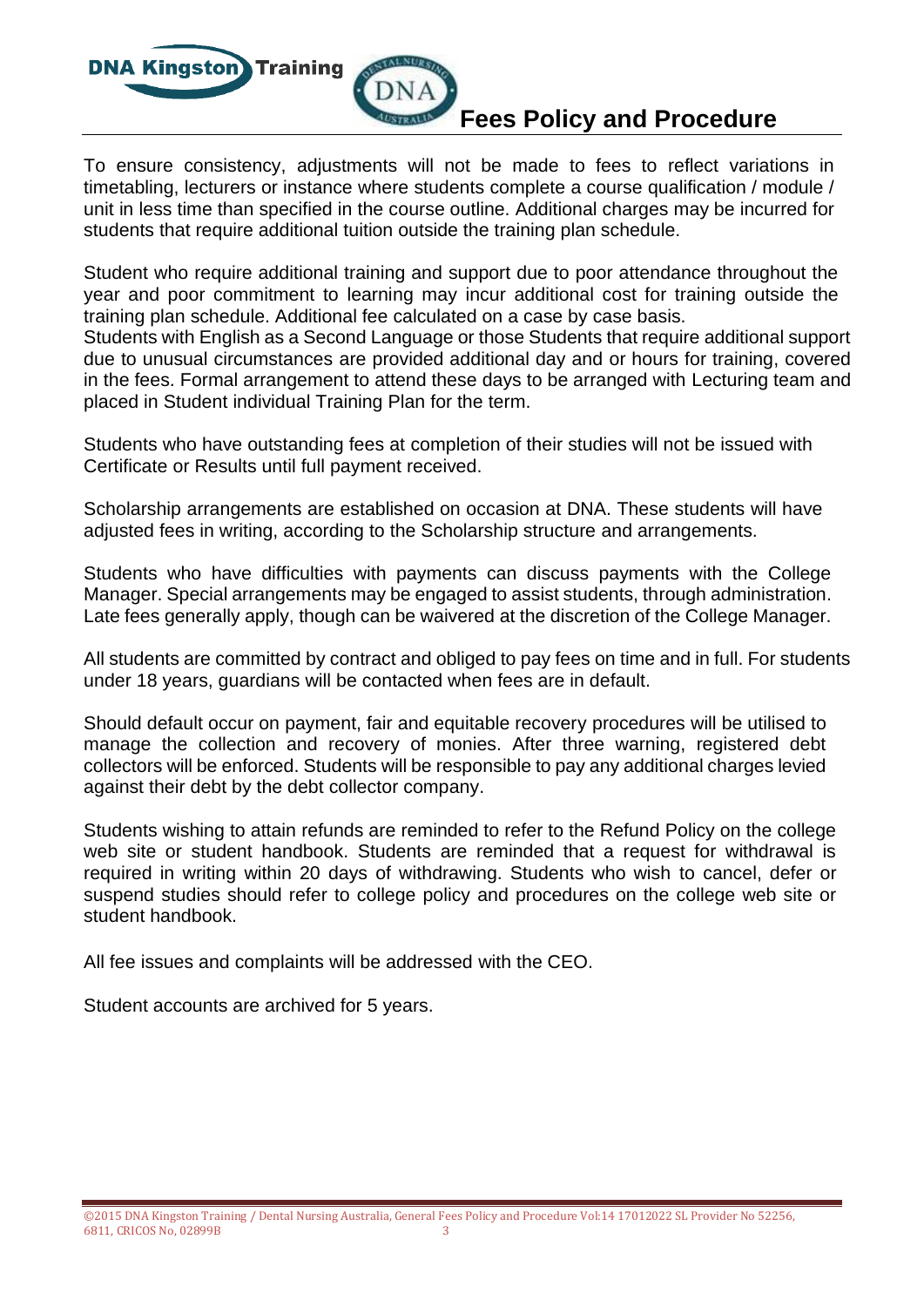

## **Fees Policy and Procedure**

# **Eligibility**

### **Student Eligibility for Training (General)**

Training can be delivered across Australia, Christmas Island and Cocos Island. Training can be delivered to International Students around the world, on shore or off shore of Australia.

Persons in Prisons, Secondary Students and persons under 15 years of age.

Students under 18 years will require a Notice of Arrangement, (NOA). Signed by the Parent and DNA Kington Training from the Education Department.

Traineeship (on the job training) will run privately, providing more flexibility in deliver to meet the Industry and Students needs.

Health and Dental Industry specific skill sets can be customized for their personal requirements.

 Students will require a USI and personal identification – e.g. Driver's license and or Passport. International students have additional requirements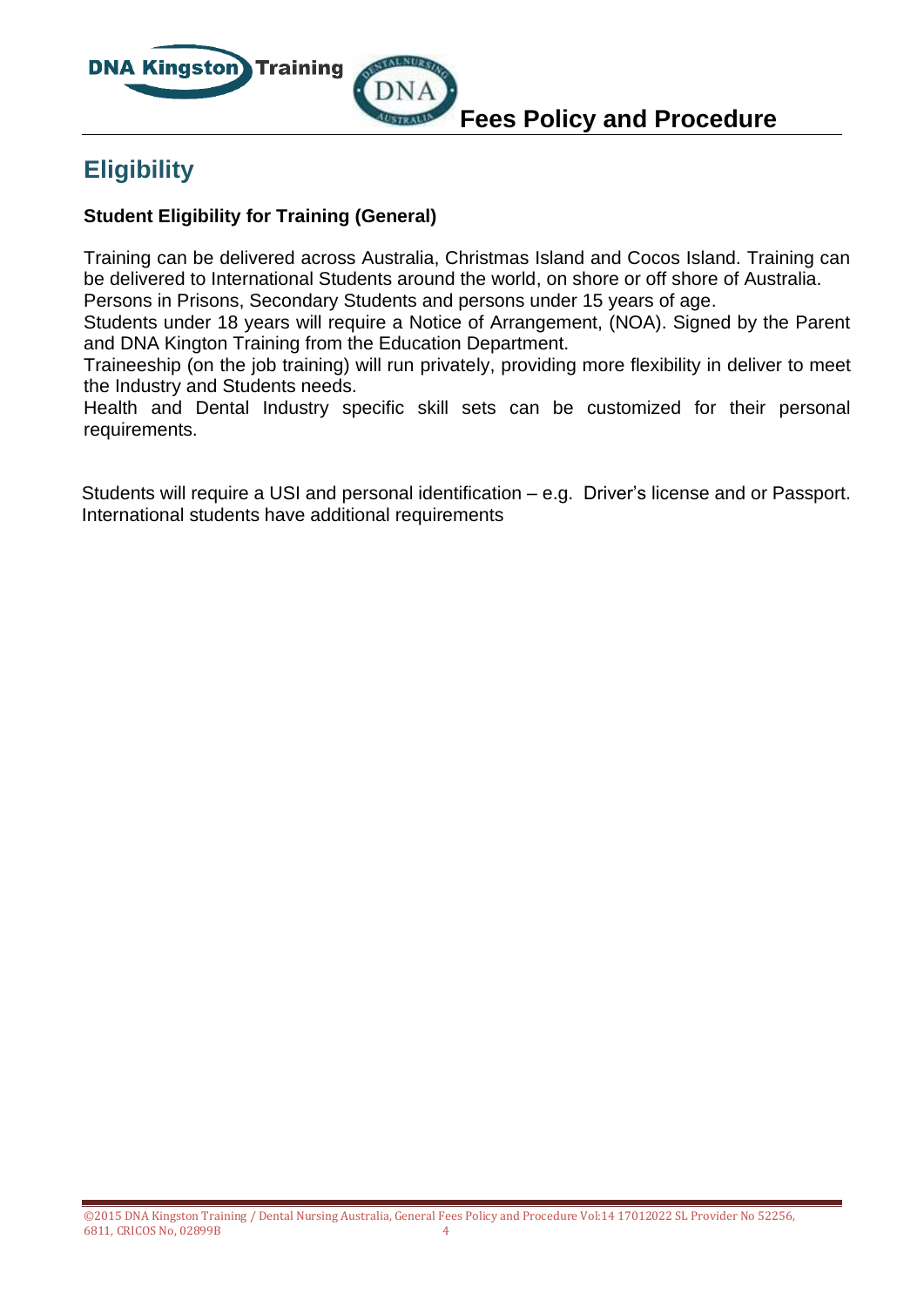

#### **Students in State Government care**

Students not enrolled at school are exempt from course and resource fees if they: a) are under the care of the Chief Executive Officer of the Department for Child Protection and Family Support; and b) are a secondary school-aged person; or

c) are under 18 years of age.

Students in State Government care who are enrolled at school are eligible for a fee exemption under section 6.3.2.

#### **Recognition of current competencies**

Recognition of Current Competencies (RCC) applies if a student has previously successfully completed the requirements for a unit and is now required (that is, by a licensing authority) to be reassessed to ensure that competency is being maintained, no training is generally required.

RCC fees are a Private arrangement and will be determined by the COE. 50% of the general fees.

#### **Credit transfer**

Students are not charged for credit transfer. The transfer of credit provides the student with an exemption from relevant units within a course. Credit transfer does not involve an assessment of the student's knowledge or skills – it is an assessment of the credentials of the formal accredited learning presented against the destination course to determine the extent to which it is equivalent to the required learning outcomes, competency outcomes, or standards in a course. Students may be granted credit for the completion of formal accredited learning with a school, university or RTO.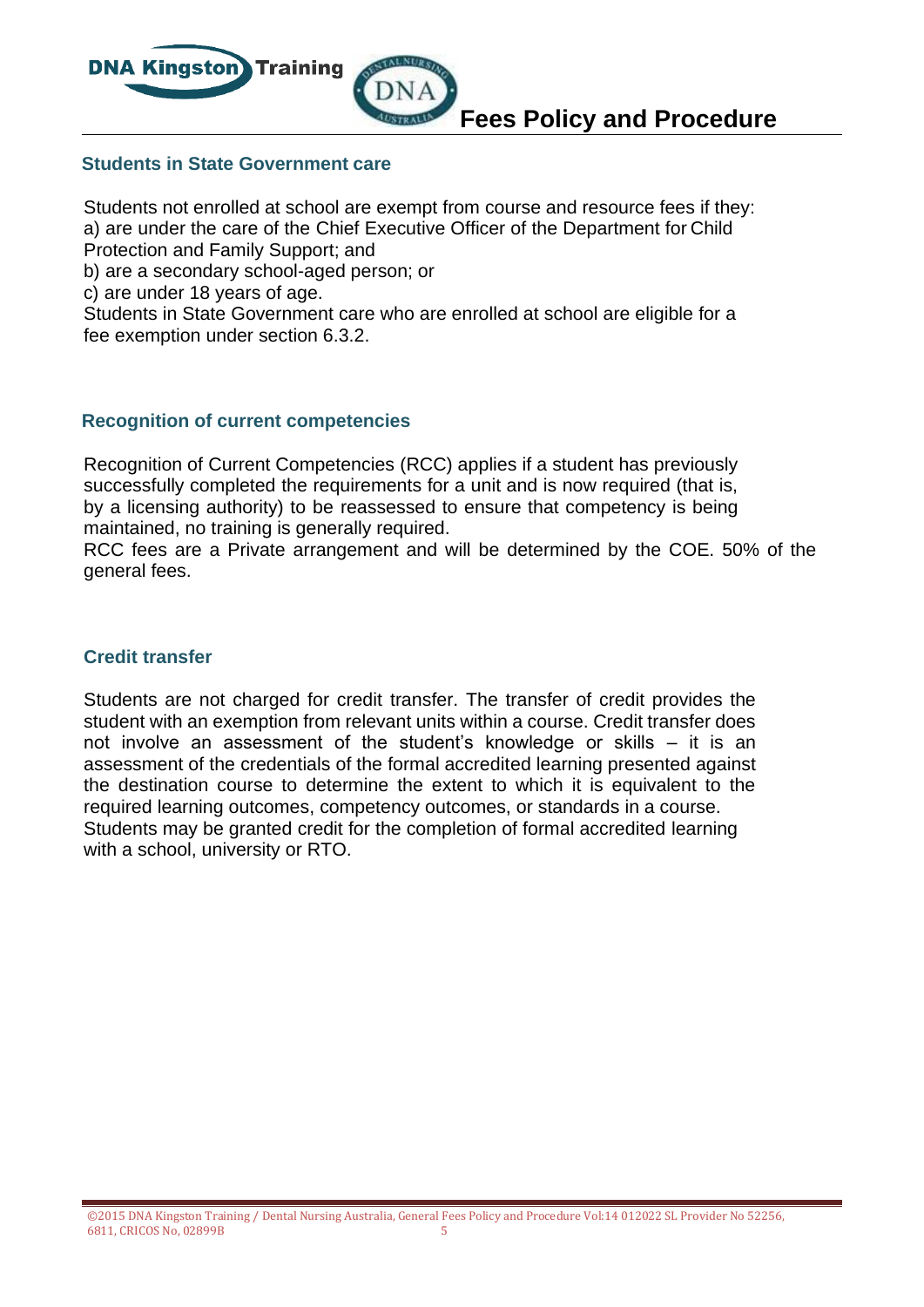

#### **Managing Notice of Arrangement Exemption (NOA)**

The process for Notice of Arrangement (NOA)/Exemptions is as follows:

1. The NOA/Exemption application is forwarded to the Department of Education (DoE) Participation Unit;

2. The DoE Participation Unit provides the Service Provider a confirmation email;

3. The Service Provider acknowledges the DoE Participation Units confirmation email;

4. The Service Provider sends the completed summary Spread-sheet t[o](mailto:training.markets@dtwd.wa.gov.au) [training.markets@dtwd.wa.gov.au \(](mailto:training.markets@dtwd.wa.gov.au)if the approval is for an Exemption, please include the Certificate of Approval or signed Exemption form);

5. The Corporation responds to the Service Provider to confirm that the NOA/Exemption has been accepted for funding purposes.

Service Providers must ensure the above process has been finalised prior to the Student commencing training.

*Note: Service Providers can request a copy of the Summary Spreadsheet by emailing [training.markets@dtwd.wa.gov.au](mailto:training.markets@dtwd.wa.gov.au) Section 24 forms are not to be used for school Students intending to enrol in these programs.*  For information about NOAs or Exemptions visit the DoE website or contact the Participation Unit, Department of Education: Telephone: 1800 245 485 (country callers) (08) 9264 8167 (metropolitan callers) Email: [participation.CO@education.wa.edu.au.](mailto:participation.CO@education.wa.edu.au) Website:<http://det.wa.edu.au/participation/detcms/portal/>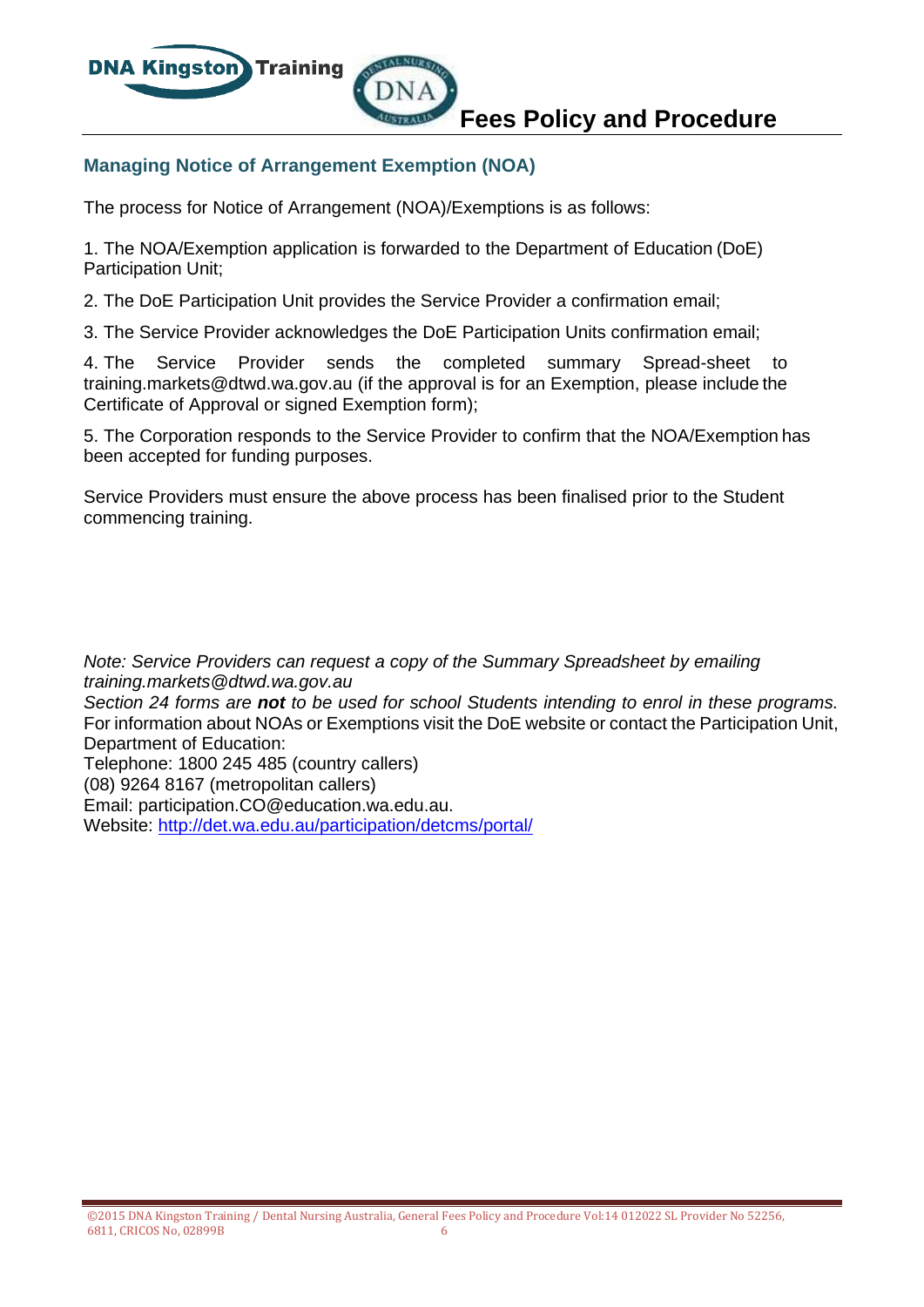

| Incidental charges may be charged for certain services                        |
|-------------------------------------------------------------------------------|
| a) Late entry to assessments \$45.                                            |
| b) Special deferred assessment - each module/unit of competency \$45          |
| c) Assessment only, and assessment held in normal assessment period – each    |
| module/unit of competency \$45.                                               |
| d) Assessment only, and assessment not held in the normal assessment period - |
| each module/unit of competency:                                               |
| i) Setting of paper by assessor \$150.                                        |
| ii) Marking of paper by assessor \$40.                                        |
| iii) Supervision of assessment \$70.                                          |
| iv) RTO administration costs \$70.                                            |
| v) Assessment administration costs \$70.                                      |
| e) Re-marking of assessment – each module/unit of competency \$45.            |
| f) Report on assessment - each module/unit of competency \$70.                |
| g) Replacement of award/qualification/academic record \$70.                   |
| h) Re-issue of academic statement \$70.00                                     |
| i) Results on computer network \$70.00                                        |
| i) Re-issue of non-current enrolment form \$45.                               |
| i) Remote assessment supervision \$70.                                        |
| k) Reprint of certificate \$75                                                |
|                                                                               |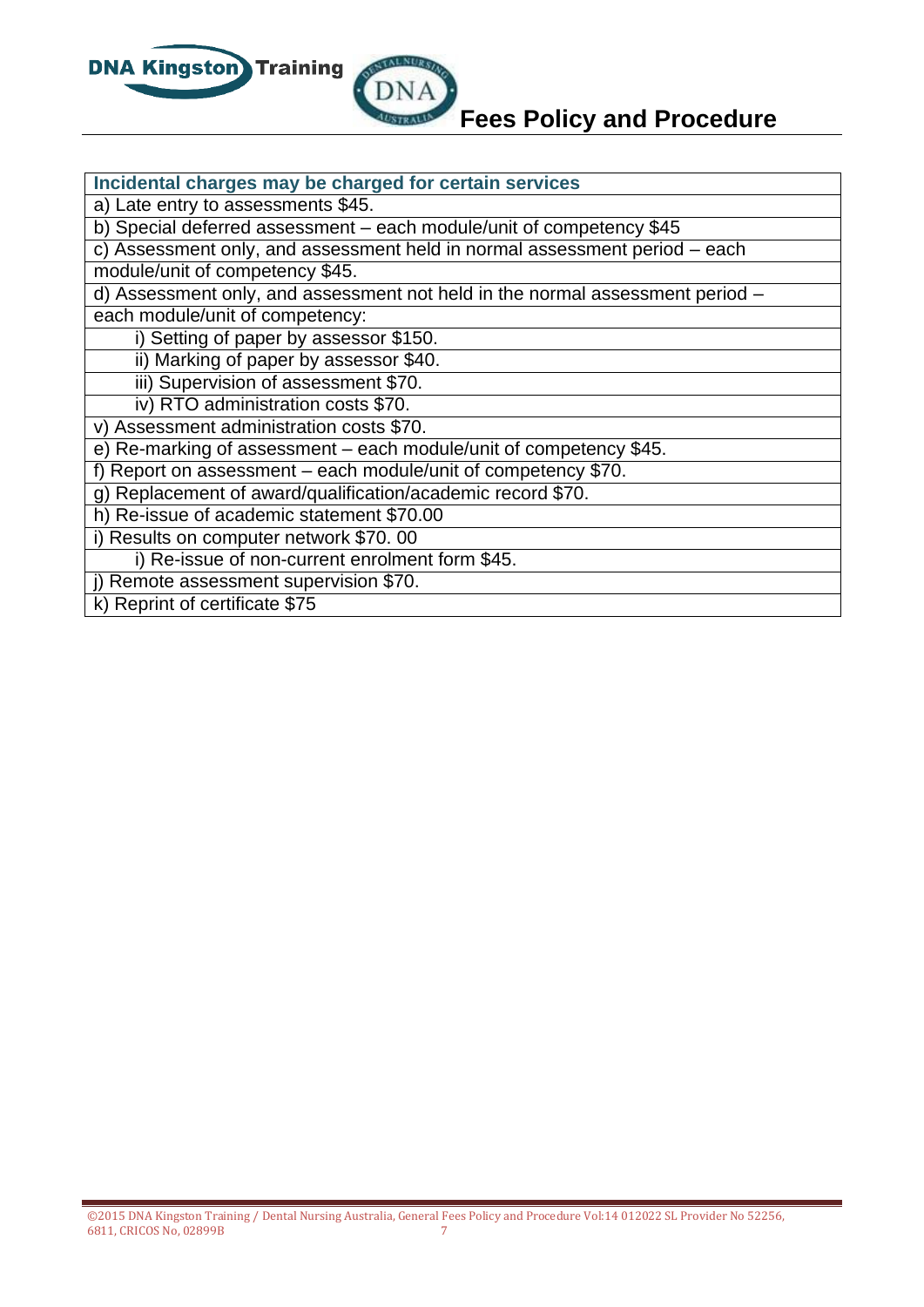

**Fees Policy and Procedure**

# Local student's course fees 2022

### **Appendix 1**

 *Please contact Admin if you have any issues with payment, for alternative options. Payment Plans available* 

| <b>Course</b>                                                                                                                                      | <b>Course</b><br>Code | <b>Duration</b><br>(weeks) | <b>Enrolement</b><br>Fee | <b>Resourse</b><br>Fee | <b>Tuition</b> |
|----------------------------------------------------------------------------------------------------------------------------------------------------|-----------------------|----------------------------|--------------------------|------------------------|----------------|
| Certificate IV in Leadership and Management                                                                                                        | <b>BSB42020</b>       | 20                         | $\overline{\$}$ -        | \$385                  | \$2.800        |
| Diploma of Leadership and Management                                                                                                               | <b>BSB51918</b>       | 20                         | $\overline{\$}$ -        | \$385                  | \$3,700        |
| Advanced Diploma of Leadership and Management                                                                                                      | <b>BSB61015</b>       | 20                         | $$ -$                    | \$385                  | \$4,600        |
| Certificate III in Dental Assisting (Prerequisite prior<br>Cert IV DA)                                                                             | <b>HLT35021</b>       | 26                         | $$ -$                    | \$385                  | \$2,995        |
| Certificate IV in Dental Assisting<br>(Note: Can be undertaken in the same year as Cert III in Dental Assisting<br>- 2 qualifications in one year) | <b>HLT45021</b>       | 22                         | $\overline{\$}$ -        | \$385                  | \$1,950        |
| Certificate III in Dental Laboratory Assisting                                                                                                     | <b>HLT35115</b>       | 20                         | $$ -$                    | \$385                  | \$2,300        |
| Certificate II in Medical Service First Response                                                                                                   | HLT21020              | 16                         | $\overline{\$}$ -        | \$385                  | \$1,900        |
| Certificate IV in Health Care                                                                                                                      | <b>HLT41120</b>       | 20                         | $\overline{\$}$ -        | \$385                  | \$3,150        |
| Diploma of Emergency Health Care                                                                                                                   | <b>HLT51020</b>       | 20                         | $$ -$                    | \$385                  | \$5,300        |
| Certificate IV in Work Health and Safety                                                                                                           | <b>BSB41419</b>       | 20                         | $\overline{\$}$ -        | \$385                  | \$2,700        |
| Diploma of Work Health and Safety                                                                                                                  | <b>BSB51319</b>       | 20                         | $\overline{\$}$ -        | \$385                  | \$3,400        |
| Advanced Diploma in Work Health and Safety                                                                                                         | <b>BSB60619</b>       | 20                         | $$ -$                    | \$385                  | \$4,100        |
| Certificate III in Individual Support                                                                                                              | CHC33015              | 16                         | $$ -$                    | \$385                  | \$2,300        |
| Certificate IV in Ageing Support                                                                                                                   | CHC43015              | 16                         | $\overline{\$}$ -        | \$385                  | \$3,311        |
| Certificate II in Health Support Services                                                                                                          | <b>HLT23215</b>       | 16                         | $$ -$                    | \$190                  | \$2,200        |
| Certificate III in Health Services Assistance                                                                                                      | <b>HLT33115</b>       | 26                         | $\overline{\$}$ -        | \$190                  | \$2,300        |
| Certificate IV in Allied Health Assistance                                                                                                         | <b>HLT43015</b>       | 26                         | $$ -$                    | \$190                  | \$3,150        |
| <b>Certificate III in Dental Assisting</b>                                                                                                         | <b>HLT35015</b>       | 24                         | $\frac{2}{2}$            | \$385                  | \$2,995        |
| Certificate IV in Dental Assisting                                                                                                                 | <b>HLT45015</b>       | 26                         | \$-                      | \$385                  | \$1,950        |

©2015 DNA Kingston Training / Dental Nursing Australia, General Fees Policy and Procedure Vol:15 23 01 2022 SL Provider No 52256, 6811, CRICOS No, 02899B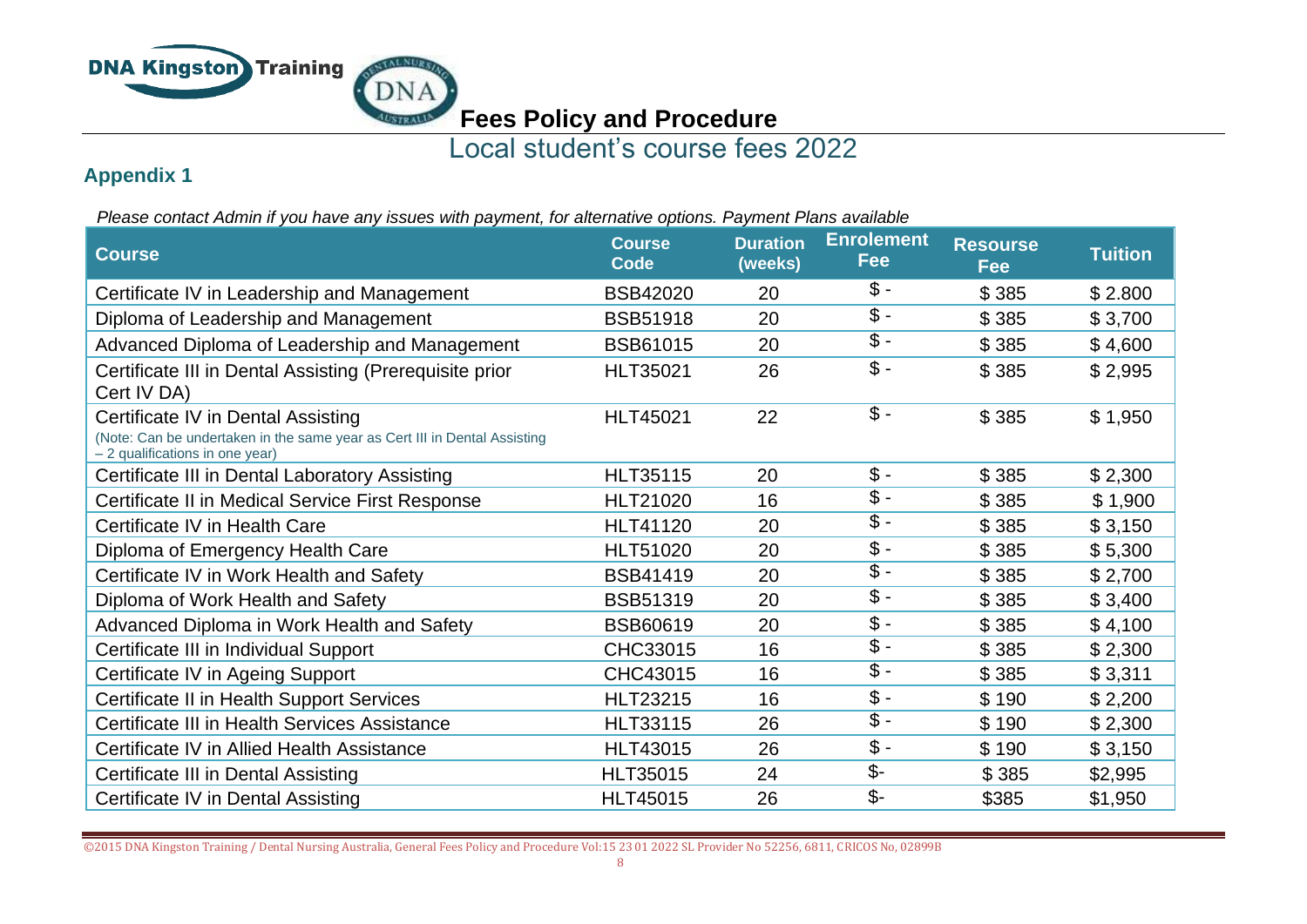

*Please note:*

- *Additional optional short courses that are offered will incur additional fees e.g., COVID Infection control, Radiography, Theatre techniques,*
- *Safety officer, First Aid, Advanced First Aid, Fire Warden, Aged Care, Manual handling and many more.*
- *VET for Secondary Students Fees is available on the VET for Secondary Students Prospectus 2022 on DNA Kington Training Website.*
- *Payment plans available for all Student Fees. Private training provides more flexibility in delivery and assessment approaches, to meet the needs of mothers, students and the workforce professions. Creative / successful employment support for all graduates.*
- *\$1000 to commence courses if students have issue with commencement fee. Please speak to Admin for further options.*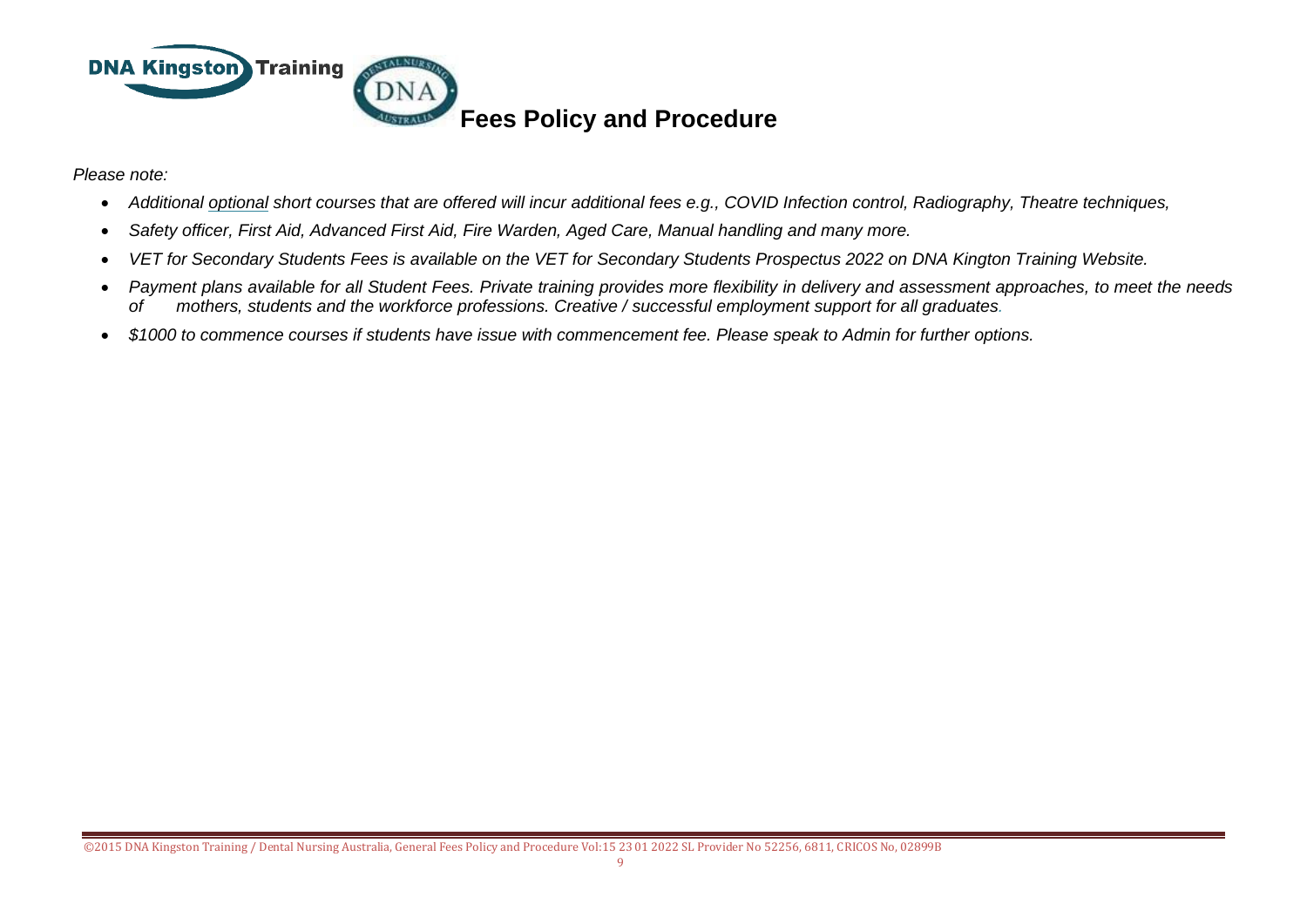

**Appendix 2**

# **International** student course Fees 2022

CRICOS Code 02899B

| <b>Course</b>                                                  | <b>Course</b><br><b>Code</b> | <b>Duration</b> | <b>Enrolment</b><br>Fee | <b>Resource</b><br><b>Fee</b> | <b>Tuition</b> |
|----------------------------------------------------------------|------------------------------|-----------------|-------------------------|-------------------------------|----------------|
| Certificate IV in Leadership and Management                    | <b>BSB42015</b>              | 52              | \$200                   | \$385                         | \$5,735        |
| Diploma of Leadership and Management                           | <b>BSB51918</b>              | 52              | \$200                   | \$385                         | \$5,735        |
| Advanced Diploma of Leadership and<br>Management               | <b>BSB60615</b>              | 52              | \$200                   | \$385                         | \$5,735        |
| Certificate III in Dental Assisting                            | <b>HLT35015</b>              | 52              | \$200                   | \$1,297                       | \$6,735        |
| Certificate IV in Dental Assisting                             | <b>HLT45015</b>              | 52              | \$200                   | \$1,469                       | \$7,920        |
| Diploma of Dental Technology                                   | <b>HLT55118</b>              | 104             | \$200                   | \$1,200                       | \$28,500       |
| Certificate IV in Health Care                                  | <b>HLT41115</b>              | 52              | \$200                   | \$385                         | \$6,575        |
| Diploma of Paramedical Science                                 | <b>HLT51015</b>              | 78              | \$200                   | \$385                         | \$7,735        |
| Certificate IV in Work Health and Safety                       | <b>BSB41419</b>              | 52              | \$200                   | \$385                         | \$5,600        |
| Diploma of Work Health and Safety                              | <b>BSB51319</b>              | 52              | \$200                   | \$385                         | \$5,935        |
| Advanced Diploma in Work Health and Safety                     | <b>BSB60619</b>              | 52              | \$200                   | \$385                         | \$7,475        |
| Certificate III in Individual Support (Ageing &<br>Disability) | CHC33015                     | 26              | \$200                   | \$385                         | \$5,500        |
| Certificate IV in Ageing Support                               | CHC43015                     | 26              | \$200                   | \$385                         | \$7,535        |

©2015 DNA Kingston Training / Dental Nursing Australia, General Fees Policy and Procedure Vol:14 012022 SL Provider No 52256, 6811, CRICOS No, 02899B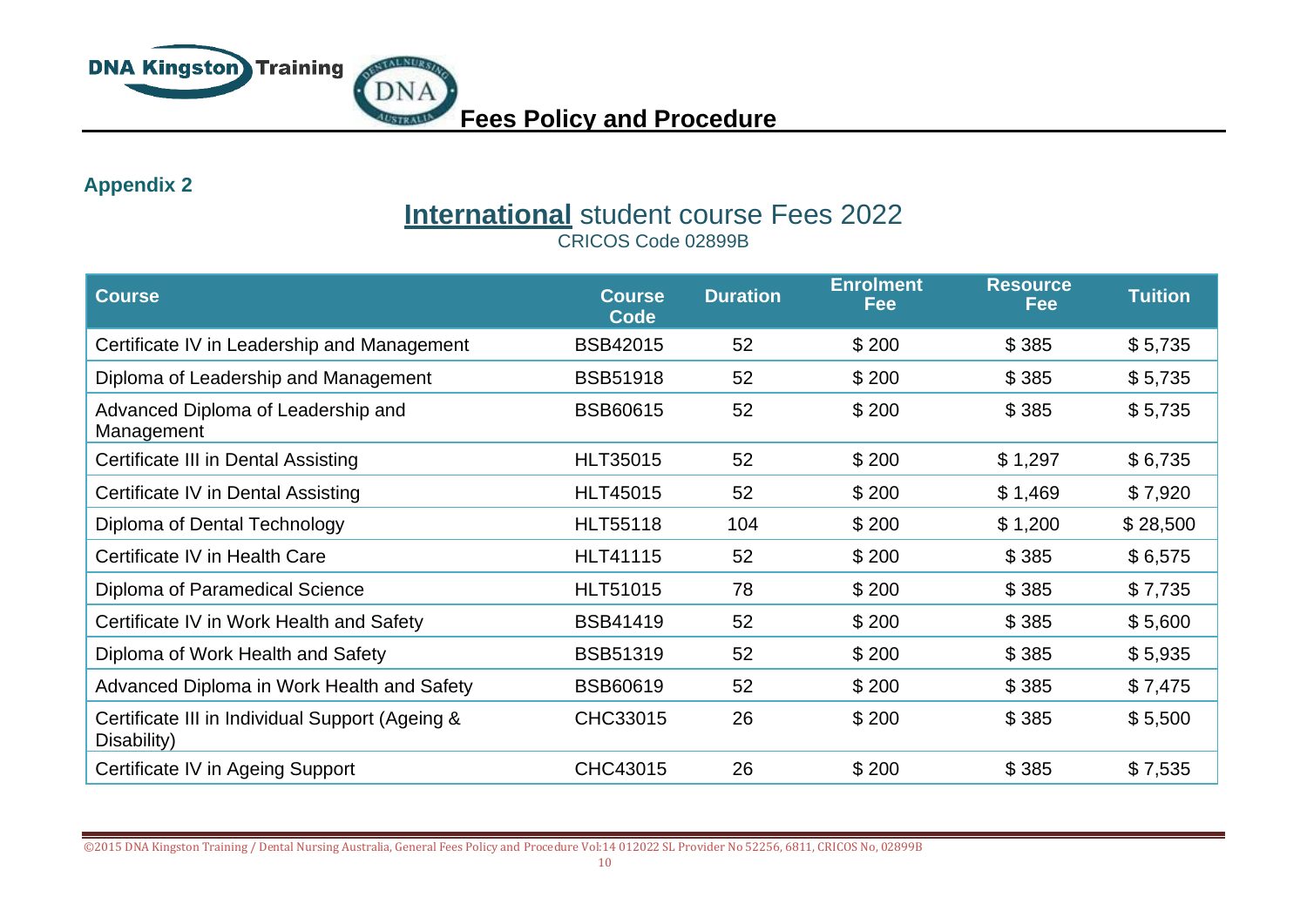

## **Overview Other General Fees for Courses Commencing 2022**

| Enrolment fee for <i>international</i> students | \$200 (non-refundable)                                                                                                                                                   |
|-------------------------------------------------|--------------------------------------------------------------------------------------------------------------------------------------------------------------------------|
| <b>Enrolment Fee for Local students</b>         | \$ -                                                                                                                                                                     |
| Airport pick up                                 | \$145                                                                                                                                                                    |
| <b>Accommodation Placement</b>                  | \$250                                                                                                                                                                    |
| Single Homestay (week)                          | \$308 (Approximate amounts)                                                                                                                                              |
| Single Homestay (Day)                           | \$44 (Approximate amounts)                                                                                                                                               |
| Living costs (Approximate amounts)              | \$1,500                                                                                                                                                                  |
| Replacement of Student ID card                  | \$25                                                                                                                                                                     |
| Reissue of Award after Completion               | \$200                                                                                                                                                                    |
| <b>Reissue of Academic results</b>              | \$120                                                                                                                                                                    |
| Remarking of "Not Yet Competent"                | Exam, project, assignment,<br><b>\$55</b><br>practical etc. Should remark be an<br>outcome of "competent" money will be<br>refunded.                                     |
| Amending a eCOE                                 | \$90 This fee may be charged to<br><b>International Students</b><br>wishing to amend their COE for enrolment in<br>a full-time vocational award course<br>qualification. |

#### *Available to Australian students only*

#### **Austudy**

Austudy provides financial help if you are aged 25 years or more and studying an approved full-time course at an approved institution; DNA is an approved institution. Please visit the [Austudy Payments section of the Centrelink website f](http://www.centrelink.gov.au/internet/internet.nsf/payments/austudy.htm)or more information.

#### **Abstudy**

Abstudy is a living allowance for Indigenous secondary or tertiary students, for which local DNA Kingston Training students may be eligible.

Please visit the [Abstudy Payments section of the Centrelink website f](http://www.centrelink.gov.au/internet/internet.nsf/payments/abstudy.htm)or more information.

#### **Youth Allowance**

You may be eligible for Youth Allowance if you are 16 to 24 years of age (or 15 years if considered independent) and studying full-time at an approved institution; DNA is an approved institution.

Please visit the [Youth Allowance section of the Centrelink website f](http://www.centrelink.gov.au/internet/internet.nsf/payments/youth_allow.htm)or further information regarding your eligibility.

[https://www.dtwd.wa.gov.au/jobs-and-skills-wa-for-vet-providers/contracted-provider](https://www.dtwd.wa.gov.au/jobs-and-skills-wa-for-vet-providers/contracted-provider-resources#contracted-provider-resources)[resources#contracted-provider-resources](https://www.dtwd.wa.gov.au/jobs-and-skills-wa-for-vet-providers/contracted-provider-resources#contracted-provider-resources)